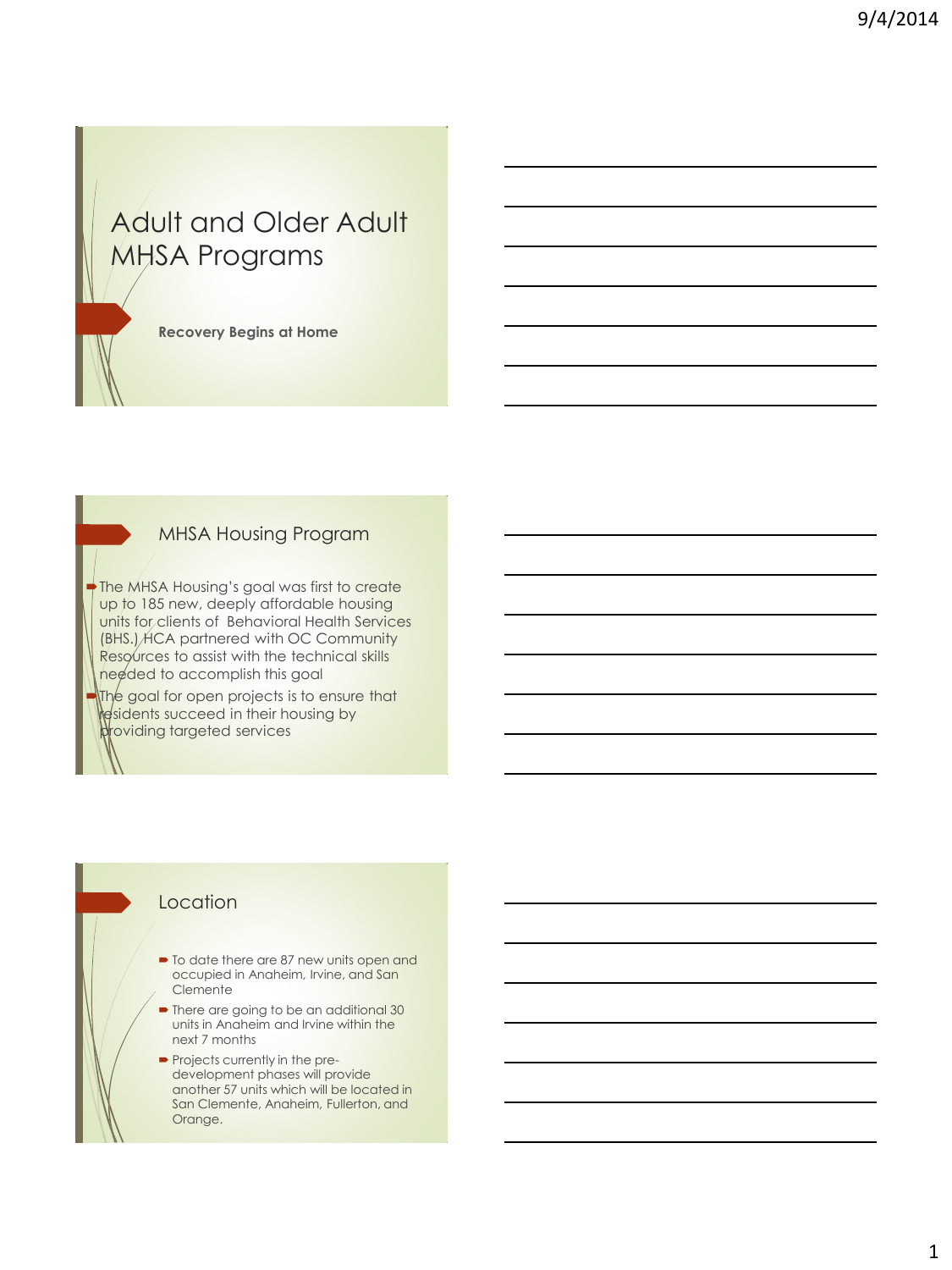

#### MHSA Housing Program **Criteria**

- Must have a serious mental illness or emotional disorder
- Must be homeless or at risk of homelessness
- "Homeless" means living on the streets or lacking a fixed residence

### "At Risk" Defined

- **"At risk" means TAY exiting child welfare** or juvenile justice systems
- Individuals discharged from institutional settings
- Released from city or county jails
- **•** Temporarily placed in a residential care facility upon discharge from jails or institutional settings
- **Discretion of County Mental Health Director**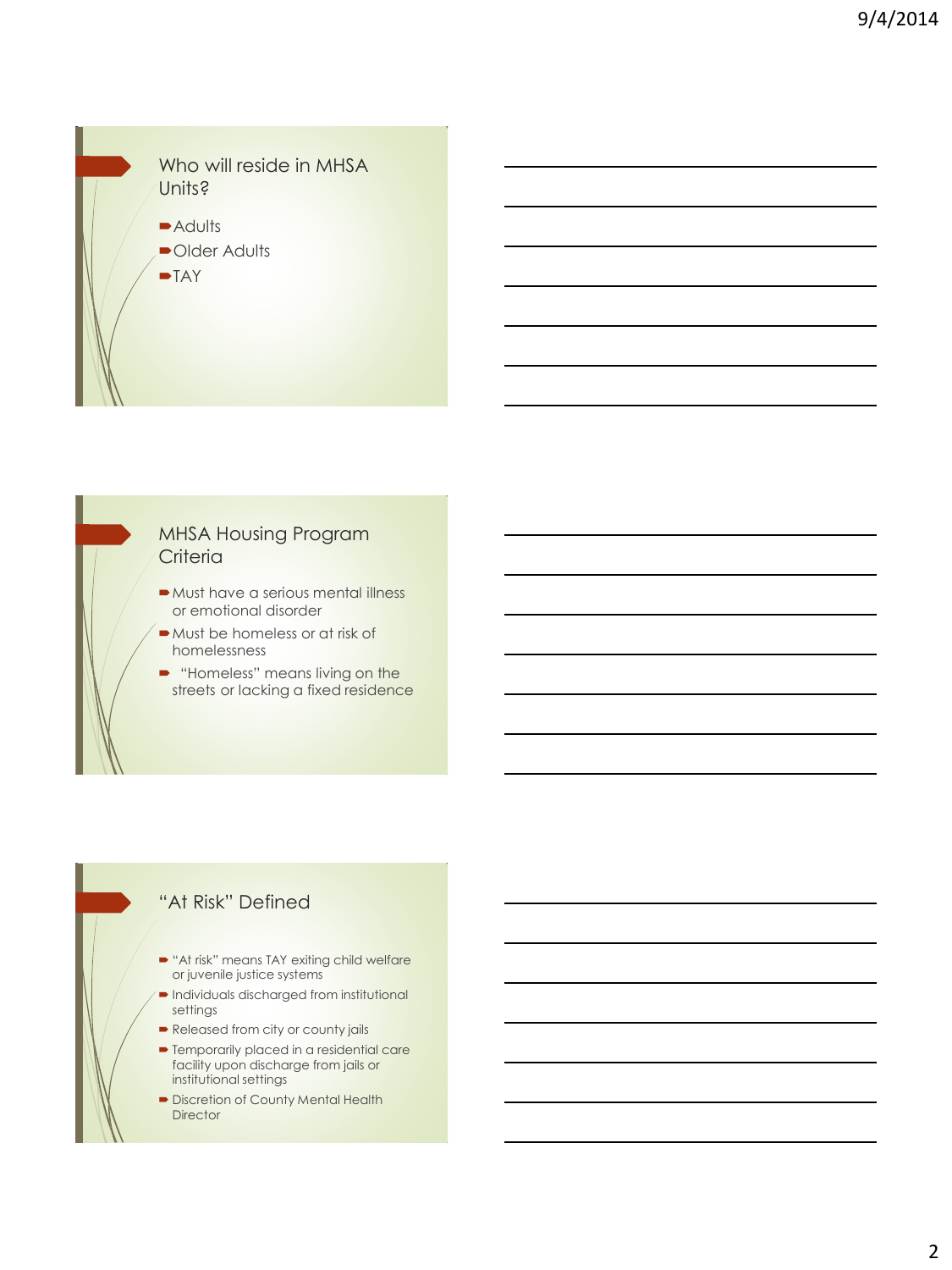## Referral Process

- If the project has a lead provider, that organization refers from their population; if there is no one there who is eligible, the opening is advertised throughout BHS
- If the County is the lead provider Res Care will notify all sites of unit availability
- If the site includes Section 8 Project-based Vouchers, referrals are made from the Housing Authority's waiting list, assuming they meet MHSA Housing Program eligibility criteria.
- Programs refer the MHSA Housing Program Eligibility Certification materials to Res Care
- Res Care will send on to either the property management company or OCHA depending on the project